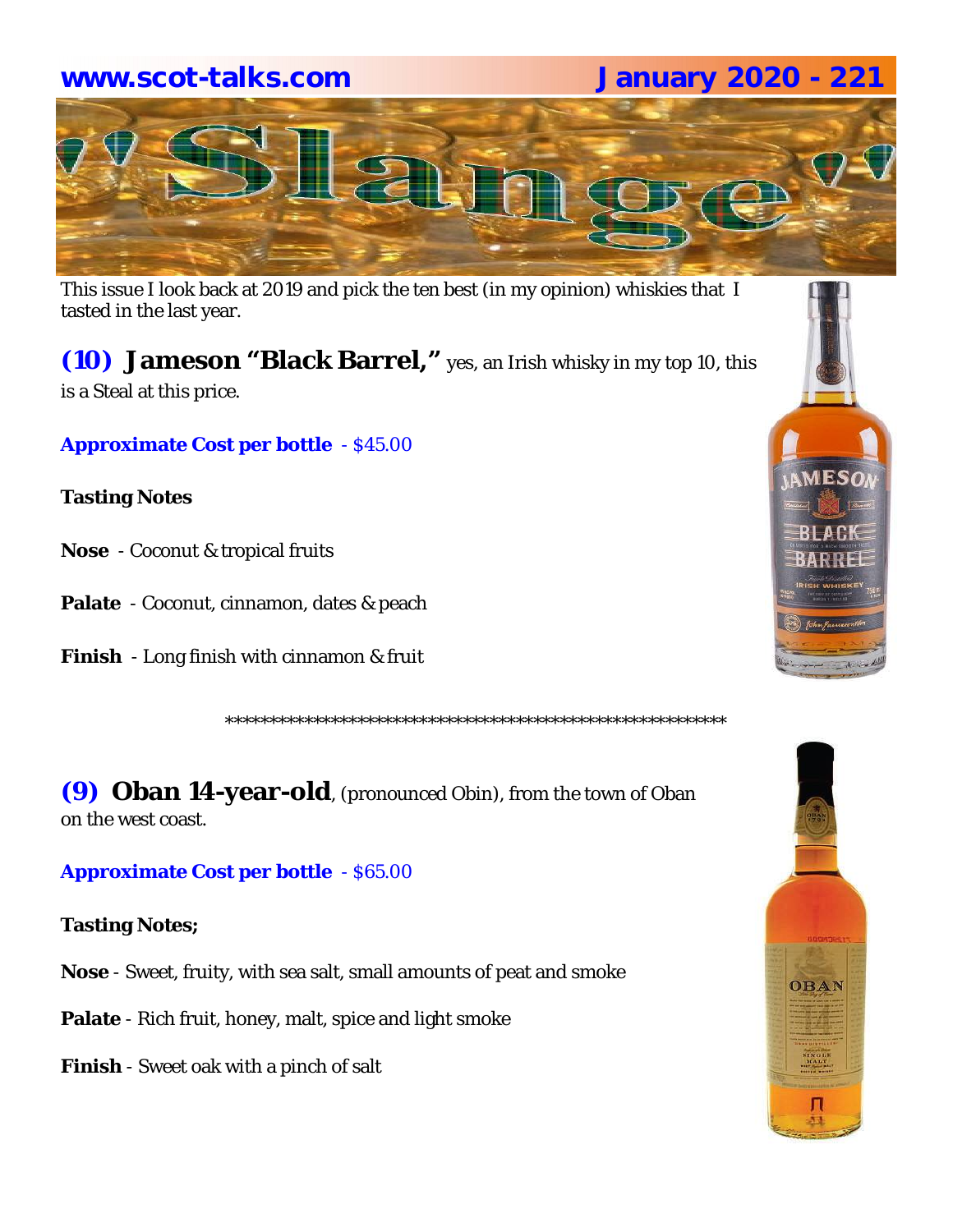# **www.scot-talks.com January 2020 - 221**



**(8) Springbank 12-year-old "Burgundy,"** this is a limited edition, but I am fortunate enough to have a bottle on my bar.

**Approximate Cost per bottle** - \$120.00.

**Tasting Notes;**

- **Nose**  Raisins & red currants
- **Palate**  Think pancakes spread with Nutella & drizzled in cream
- **Finish**  An initial herb/spice note, fading to vanilla & mint ice cream

\*\*\*\*\*\*\*\*\*\*\*\*\*\*\*\*\*\*\*\*\*\*\*\*\*\*\*\*\*\*\*\*\*\*\*\*\*\*\*\*\*\*\*\*\*\*\*\*\*\*\*\*\*\*\*\*\*

**(7) Glenfiddich 15-year-old,** in my opinion, the best tasting whisky (against price), on the market today a constant in my whisky cabinet.

**Approximate Cost per bottle** - \$55.00

**Tasting Notes;**

**Nose** - Rich, spicy with oak

**Palate** - Honey, Pears & vanilla.

**Finish** - Baked pears with some spice

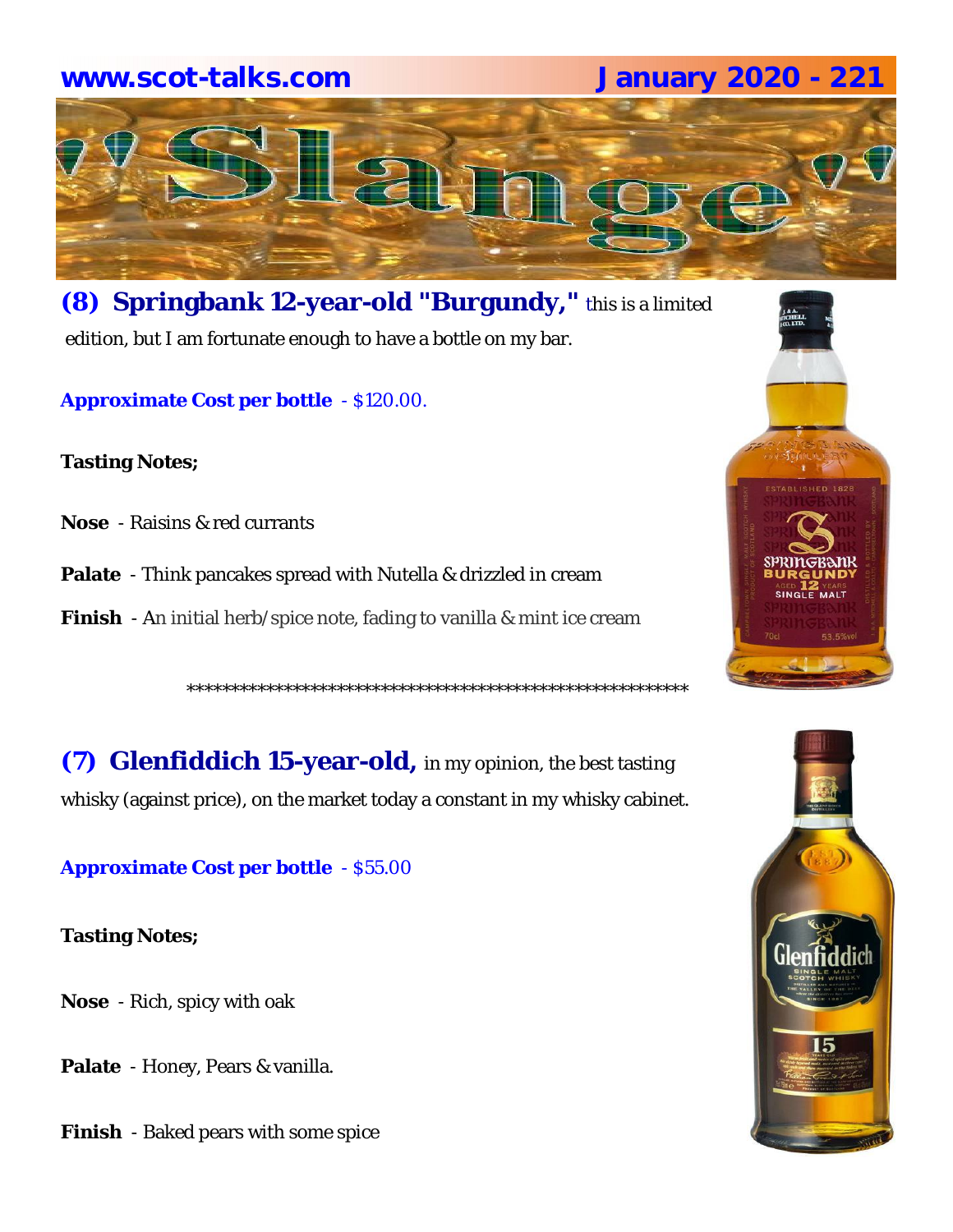# **www.scot-talks.com January 2020 - 221**   $\begin{pmatrix} 2 \\ 6 \end{pmatrix}$

**(6) Dalmore 15-year-old**, from the Highland region.

**Approximate Cost per bottle** - \$70.00

**Tasting Notes;**

**Nose** - Sweet, Toffee, Vanilla, Orange

**Palate** - Sherry, marmalade, Christmas spices, nuts

**Finish** - Fruit, Nuts & Vanilla

**(5) Lagavulin 16-year-old** from the Island of Islay (Isla) off the west coast of Scotland. Another constant in my whisky cabinet and a favorite of many decades (I currently have 3 bottles on my bar).

\*\*\*\*\*\*\*\*\*\*\*\*\*\*\*\*\*\*\*\*\*\*\*\*\*\*\*\*\*\*\*\*\*\*\*\*\*\*\*\*\*\*\*\*\*\*\*\*\*\*\*\*\*\*\*\*\*

**Approximate Cost per bottle** - \$70.00

**Tasting Notes;**

**Nose** - Smoke, Chocolate, flowery

**Palate** - Dry, Sweet, Smokey, Peaty

**Finish** - long, elegant peat-filled finish with lots of salt and seaweed



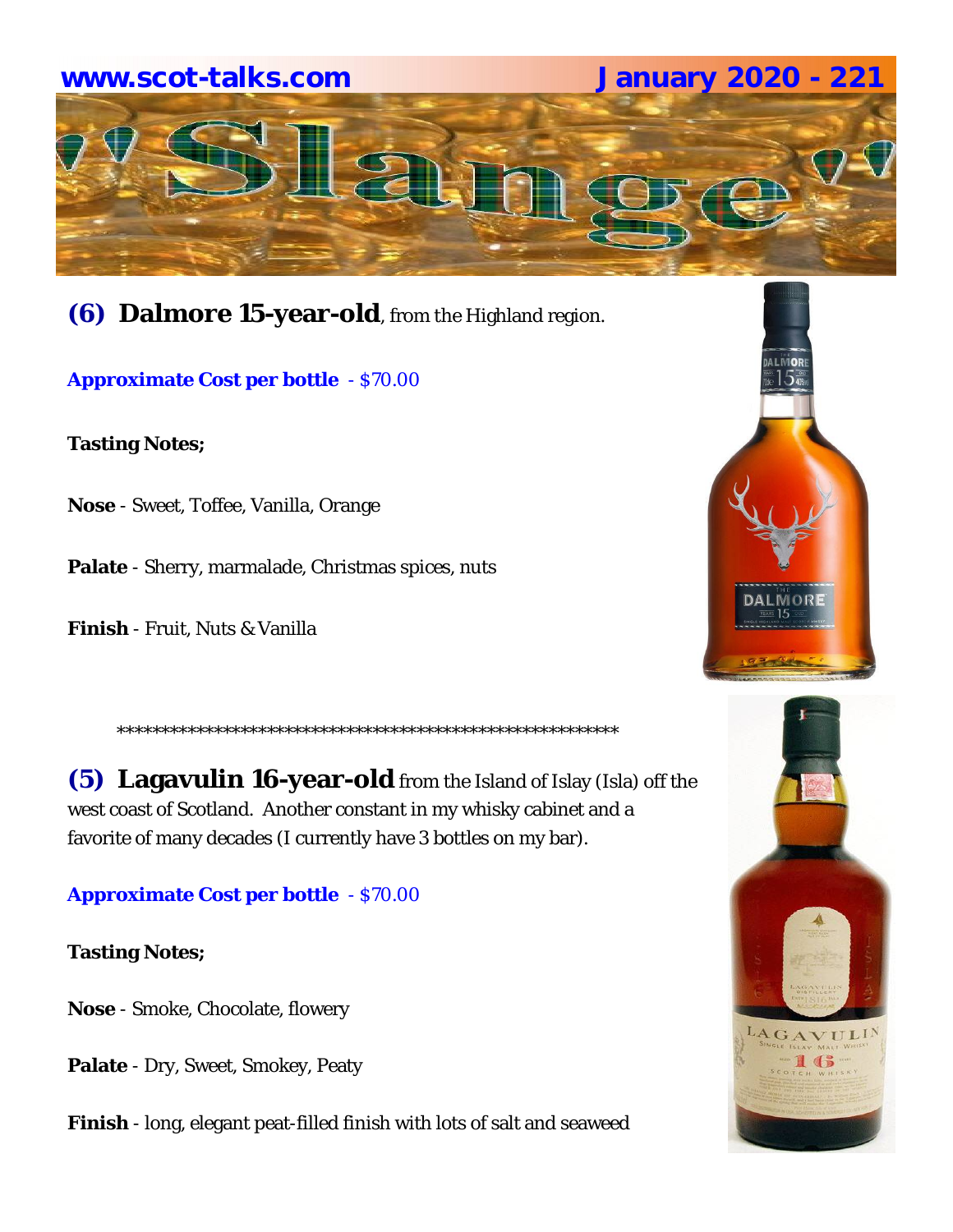# **www.scot-talks.com January 2020 - 221**



**(4) GlenDronach 26-year-old ,** this one may be hard to come by, as it is a release of only 584 bottles. If you are fortunate enough to come across a bottle in a bar/restaurant, get a dram, you'll thank me.

#### **Approximate Cost per bottle** - \$290.00

**Tasting Notes**

- **Nose**  Christmas fruitcake
- **Palate**  Sherried dates, raisins, sultanas & a hint of citrus
- **Finish**  Lots of fruit & a hint of chocolate

**(3) Springbank 15-year-old** from the Campbeltown Region (once proclaimed the 'whisky capital of the world') of Scotland. This is an outstanding whisky, I like this a great deal, highly recommended.

\*\*\*\*\*\*\*\*\*\*\*\*\*\*\*\*\*\*\*\*\*\*\*\*\*\*\*\*\*\*\*\*\*\*\*\*\*\*\*\*\*\*\*\*\*\*\*\*\*\*\*\*\*\*\*\*\*

## **Approximate Cost per bottle** - \$110.00.

## **Tasting Notes;**

**Nose** - Dark chocolate, Christmas cake, almonds, toffee

**Palate** - Raisins, dark chocolate, marzipan & vanilla



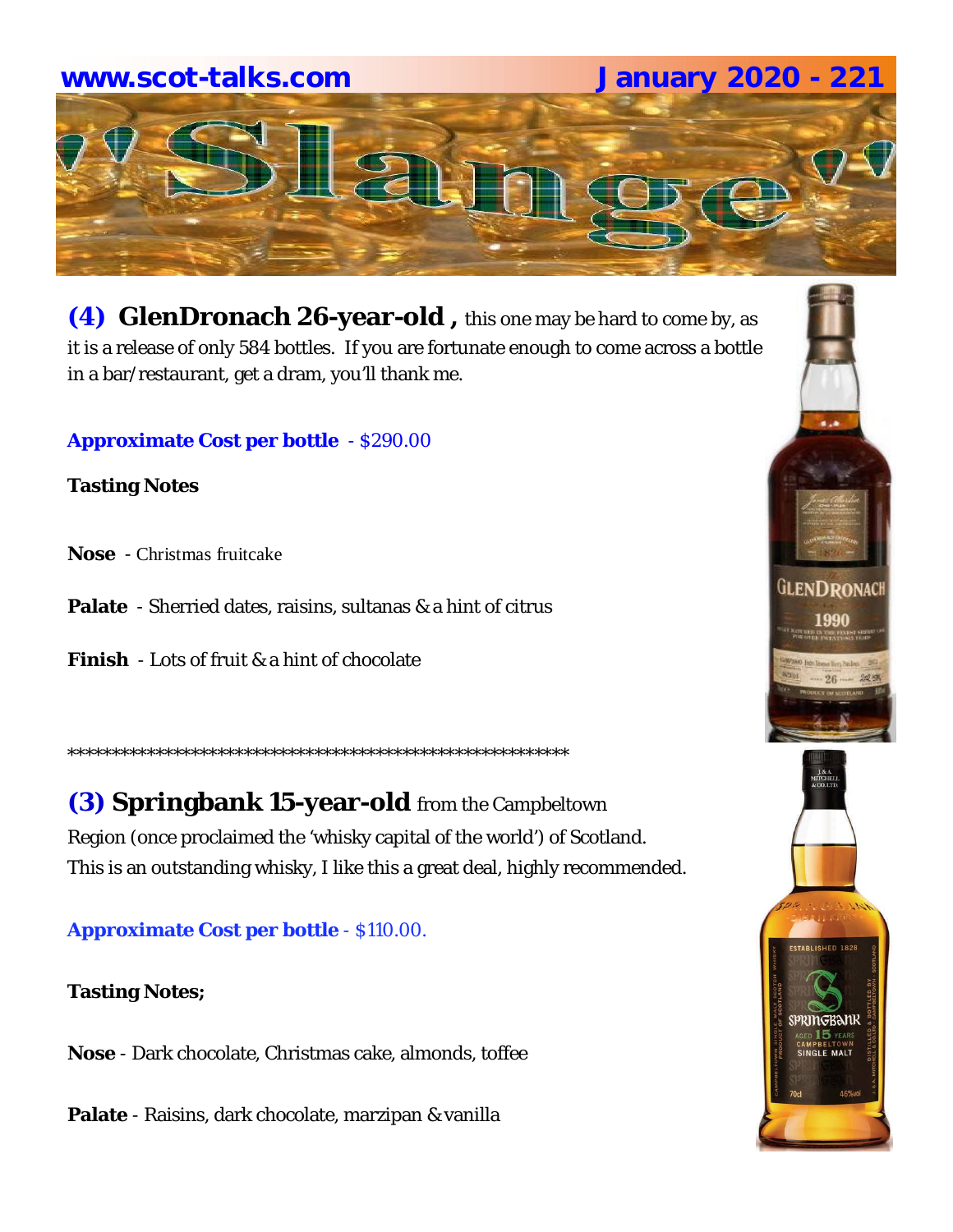

**(2) Dalmore King Alexander III**, from the Highland region.

**Approximate Cost per bottle** - \$200.00.

**Tasting Notes**

- **Nose**  Red berry fruits
- **Palate**  Almond, Crème Caramel & citrus
- **Finish**  Cinnamon, ginger and nutmeg

\*\*\*\*\*\*\*\*\*\*\*\*\*\*\*\*\*\*\*\*\*\*\*\*\*\*\*\*\*\*\*\*\*\*\*\*\*\*\*\*\*\*\*\*\*\*\*\*\*\*\*\*\*\*\*\*\*

**(1) Glenfiddich Snow Phoenix**, from the Spey valley (speyside).

**Approximate Cost per bottle** - \$prepare to empty your wallet, if you can find any. Your best hope is to find some in a good whisky bar and buy a dram.

**Tasting Notes;**

**Nose** - Apples, pears, butter

**Palate** - Oak, malt, spice and honey

**Finish** - Malty, nutty, apples